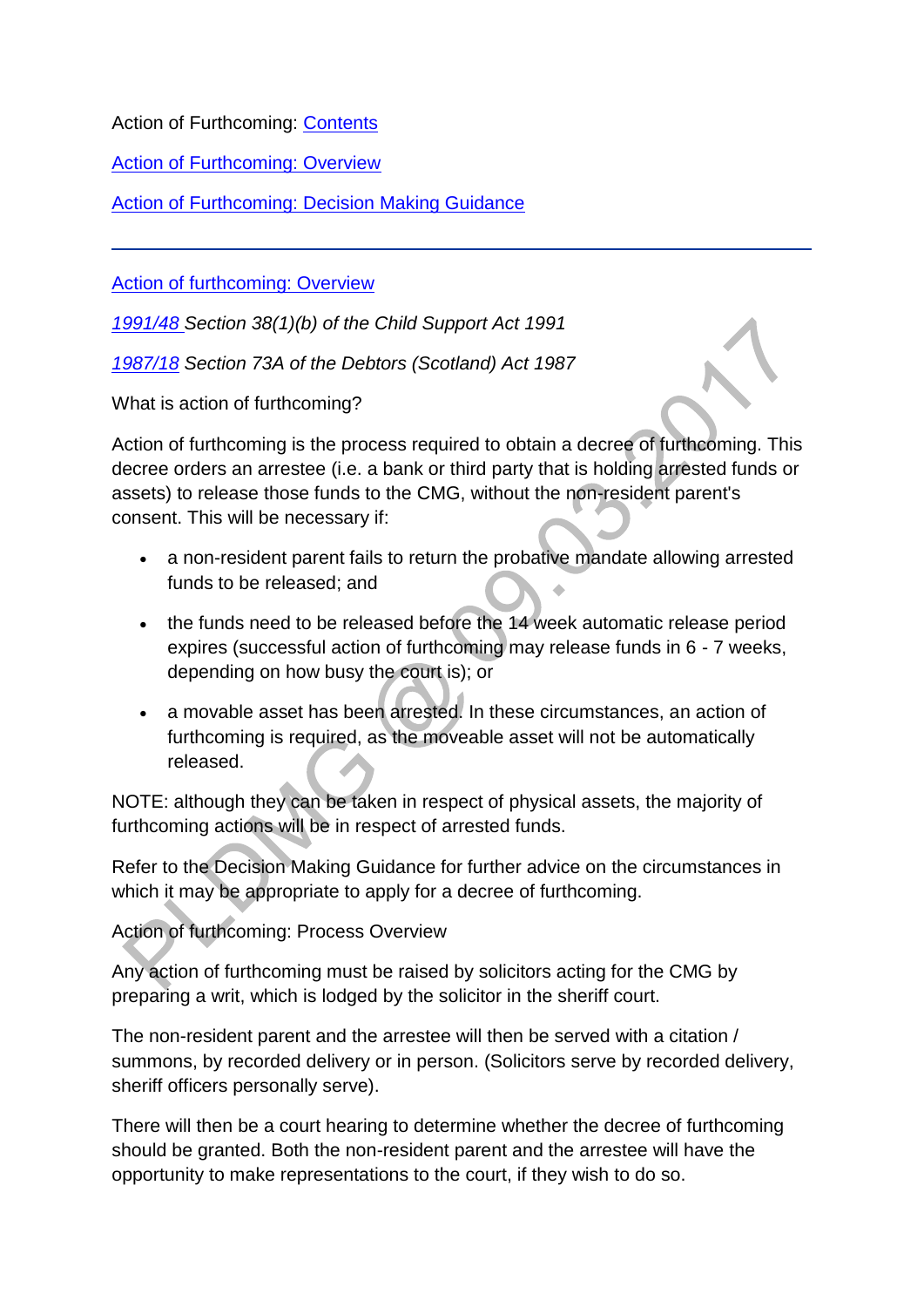Representations can also be made by the other account holder / owner in cases where funds have been arrested in a joint account or the asset is jointly owned.

[Return to Contents](http://np-cmg-sharepoint.link2.gpn.gov.uk/sites/policy-law-and-decision-making-guidance/Pages/Legal%20Enforcement%20-%20Scotland/Action-of-Furthcoming.aspx#Contents)

[Action of furthcoming: Decision Making Guidance](http://np-cmg-sharepoint.link2.gpn.gov.uk/sites/policy-law-and-decision-making-guidance/Pages/Legal%20Enforcement%20-%20Scotland/)

Deciding whether to make a furthcoming application

If funds are arrested they are automatically released to the Child Maintenance Service 14 weeks after service of the schedule of arrestment unless:

- the non-resident parent gives consent for them to be released sooner; or
- they successfully challenge the arrestment.

It is therefore **only** appropriate to apply for furthcoming if:

- there are robust reasons not to wait for this 14 week period to elapse; and
- the amount that will be collected means that it will be cost effective to proceed with this action; or
- a moveable asset has been arrested. These assets are not automatically released.

REMEMBER: the legal expense for furthcoming actions are high and it is therefore essential that you only pursue this action where it is both cost effective and appropriate to do so.

When you are deciding whether to purse an action for furthcoming, you must consider the welfare of any child/ren that may be affected by your decision and record the reasons for your decision in full. Refer to the Discretionary Decision Making Guidance for further advice.

Furthcoming Application: Instructing Solicitors

If you decide to apply for furthcoming, you will need to complete a letter of instruction to our solicitors and provide them with a supporting file containing all relevant information and documents.

NOTE: different rules / forms apply to the process for making a furthcoming application, depending on the amount that has been arrested.

 cases with a value up to and including £5000 are dealt with under Summary Cause rules;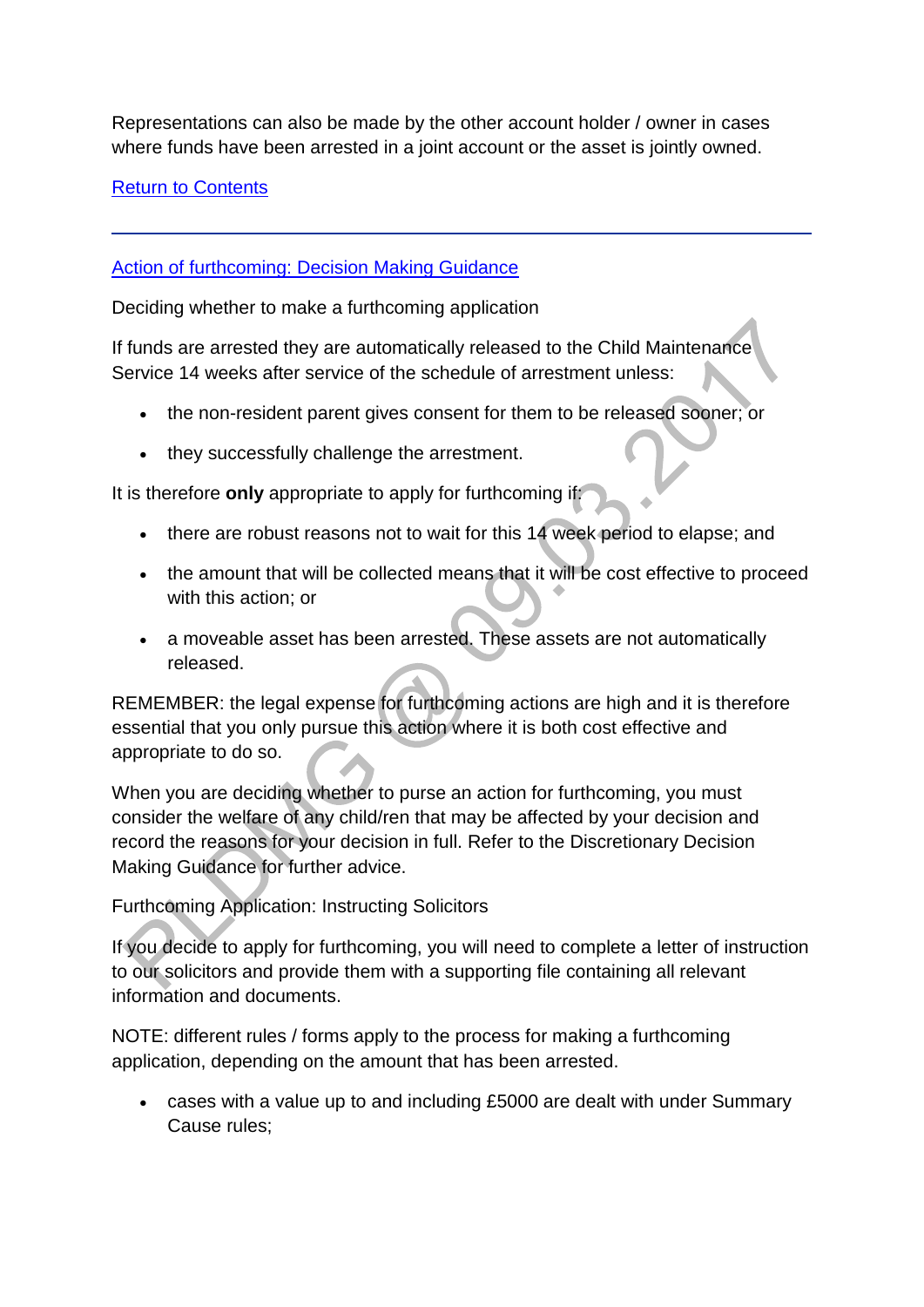cases with a value exceeding £5000 are dealt with under Ordinary Cause rules.

In **all** cases, an action of furthcoming can only proceed if it is demonstrated to the court that they have jurisdiction over the individual in question. It is therefore necessary in all cases:

- to include a statement confirming the defender has been resident in the relevant sheriffdom for more than 3 months prior to the action being raised; and
- to be confident that there is no agreement assigning jurisdiction over the application to another court; and
- to be confident that there are no proceedings pending before another court, which involve the same cause of action.

## Next Steps

Solicitors will inform you when the first hearing date is due to take place.

At this hearing, the arrestee, non-resident parent and any joint account holder (if applicable) will have the opportunity to make representations in court as to why a decree of furthcoming should not be granted. If the non-resident parent or arrestee objects to the decree, solicitors will contact you to inform you of the objection grounds and to request any additional information needed for them to respond.

## **Outcomes**

Our solicitors will inform you when an outcome has been reached. Your next action will depend on whether or not the decree of furthcoming has been granted.

## **Decree of Furthcoming Granted**

If the decree of furthcoming is granted, it will be retained by the court for 14 days, to allow the non-resident parent or arrestee the opportunity to appeal against it if they wish to do so. If an appeal is not made, the decree will be issued to our solicitors, who will send their report and the extract decree to the CMG.

When the extract decree is received, you should check whether the non-resident parent has paid their arrears. If not, a copy should be sent to the arrestee with a covering letter informing them how to make payment. The case should then be monitored to ensure that payment is received or that appropriate reminders are sent.

## **Decree of Furthcoming Not Granted**

If the decree of furthcoming is not granted, you will need to consider whether the decision should be appealed. If so, our solicitors must be instructed within 7 days of the sheriff's decision, to ensure they have sufficient time for the appeal to be made.